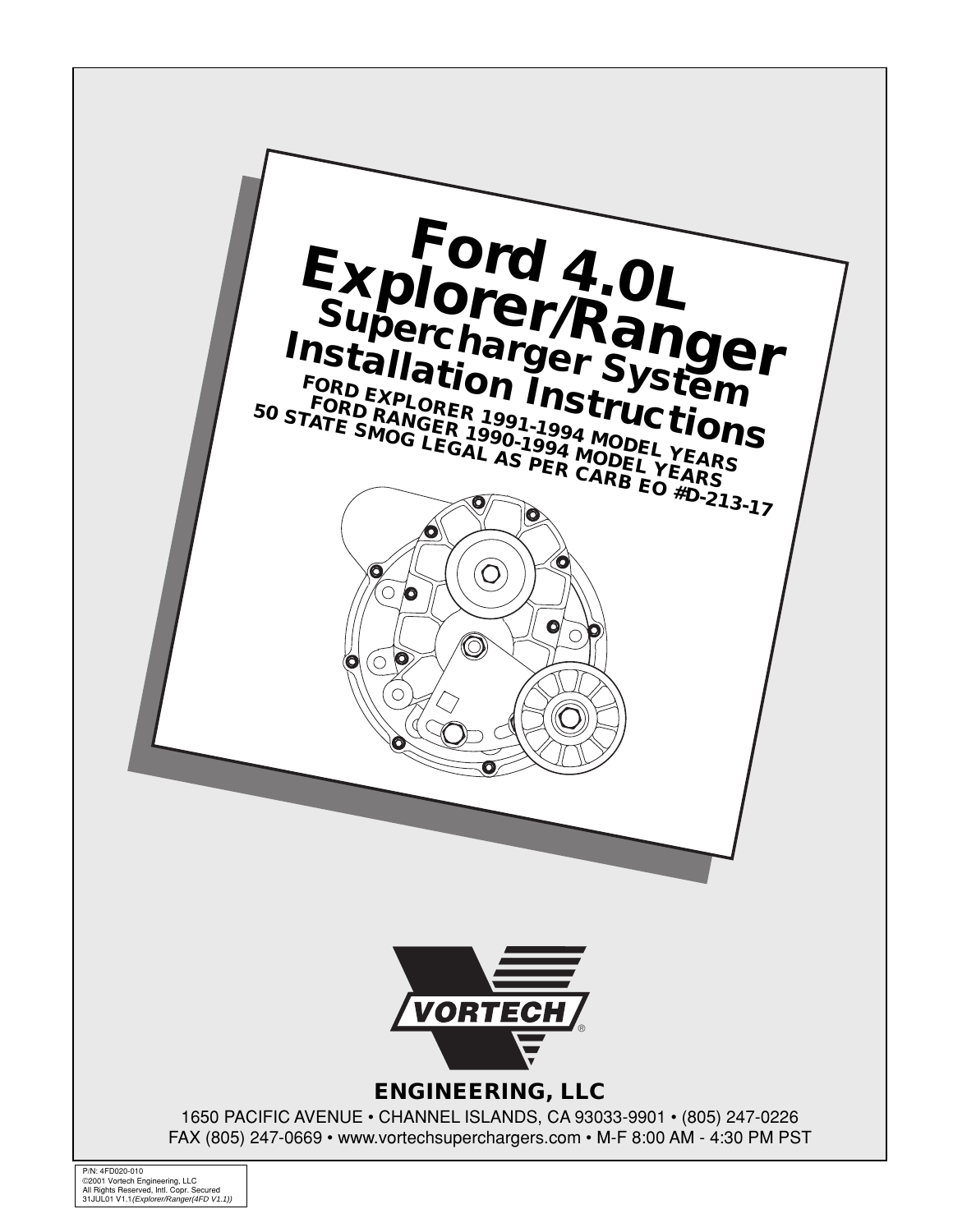# **FOREWORD**

Proper installation of this supercharger kit requires general automotive mechanic knowledge and experience. Please browse through each step of this instruction manual prior to beginning the installation to determine if you should refer the job to a professional installer/technician. Please call Vortech Engineering for installers in your area.

**© 2001 VORTECH ENGINEERING, LLC**

All rights reserved. No parts of this publication may be reproduced, transmitted, transcribed, or translated into another language in any form, by any means without written permission of Vortech Engineering, LLC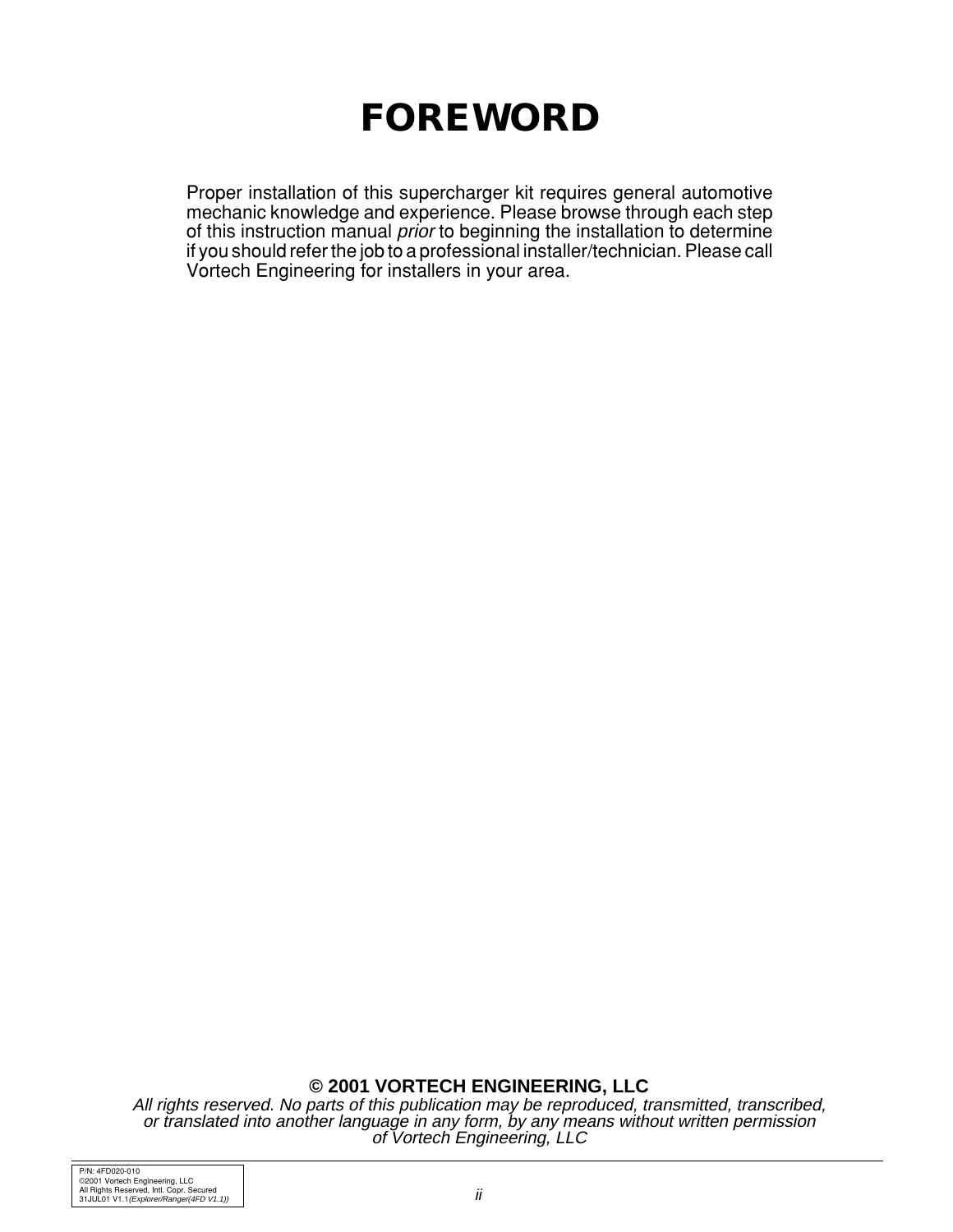# **Table Of Contents**

| $\mathbf{1}$   |  |  |  |  |  |  |
|----------------|--|--|--|--|--|--|
| 2.             |  |  |  |  |  |  |
| 3.             |  |  |  |  |  |  |
| $\mathbf{4}$   |  |  |  |  |  |  |
| 5.             |  |  |  |  |  |  |
| 6.             |  |  |  |  |  |  |
| 7 <sub>1</sub> |  |  |  |  |  |  |
| 8.             |  |  |  |  |  |  |
| 9.             |  |  |  |  |  |  |
| 10.            |  |  |  |  |  |  |
| 11.            |  |  |  |  |  |  |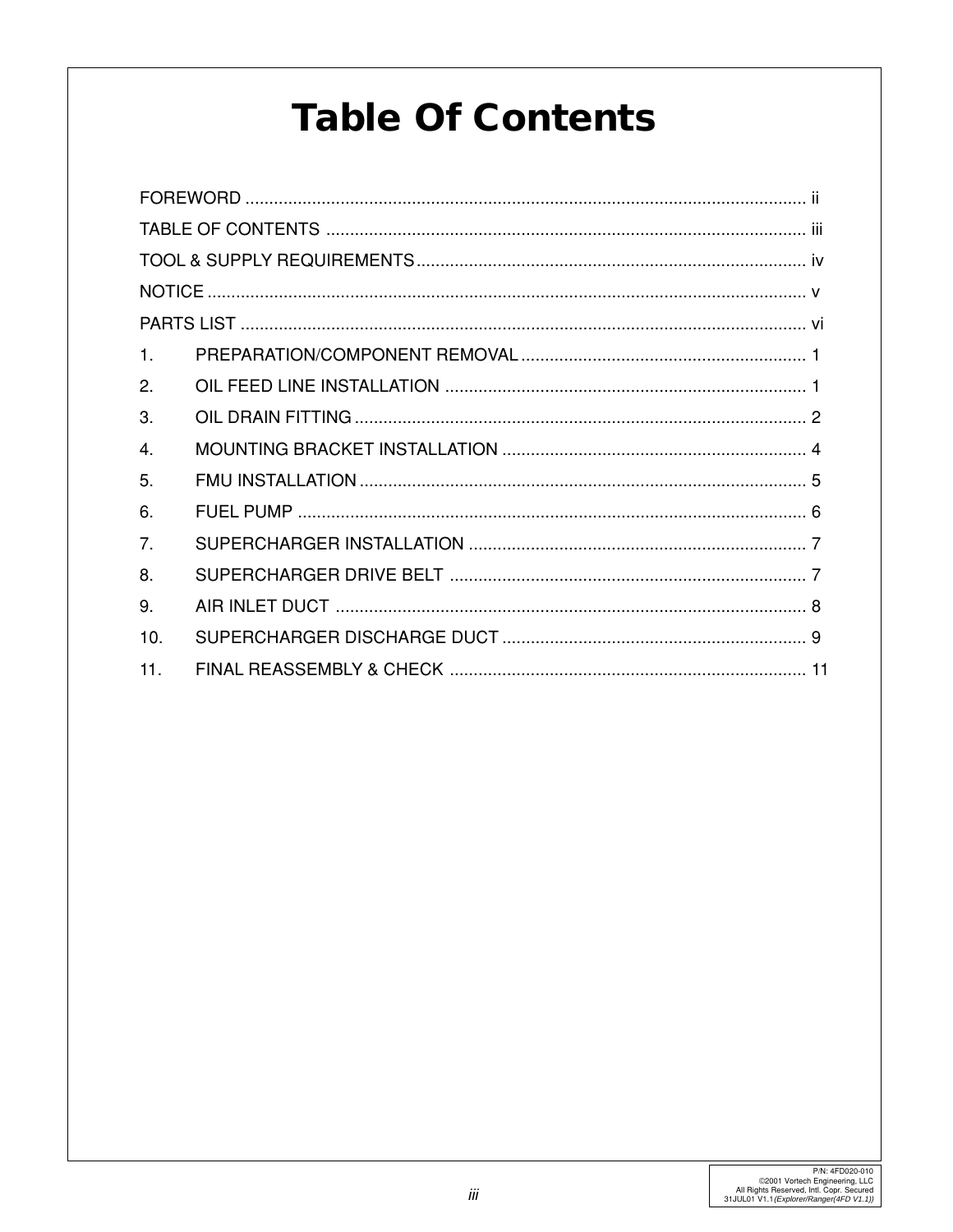### **FORD 1991-1994 4.0L EXPLORER/RANGER Installation Instructions**

#### **Also applicable for the 1990-94 Mazda Navajo and 1994 Mazda B4000**

#### **50 State Smog Legal, as per CARB EO #D-213-17**

#### **Congratulations on selecting the best performing and best backed automotive supercharger available today... the VORTECH® V-2® Supercharger!**

**NOTE:** This supercharger kit is designed to fit on Ford Explorer/Mazda Navajo vehicles. This kit, with the addition of the Ranger Supplement assembly part number 4FD248-050, may be installed on 1990-1994 Ford Ranger and 1994 Mazda B4000 vehicles.

#### **Before beginning this installation, please read through this entire instruction booklet and the Street Supercharger System Owner's Manual which includes the Limited Warranty Program and the Warranty Registration form and return envelope.**

Vortech supercharger systems are performance improving devices. In most cases, increases in torque of 30- 35% and horsepower of 35-45% can be expected with the boost levels specified by Vortech Engineering. This product is intended for use on healthy, well maintained engines. Installation on a worn-out or damaged engine is not recommended and may result in failure of the engine as well as the supercharger. **Vortech Engineering is not responsible for engine damage.**

Installation on new vehicles will not harm or adversely affect the break-in period so long as factory break-in procedures are followed.

#### **For best performance and continued durability, please take note of the following key points:**

- **1.** Use only premium grade fuel 92 octane or higher (R+M/2).
- **2.** The engine must have stock compression ratio.
- **3.** If the engine has been modified in any way, check with Vortech prior to using this product.
- **4.** Always listen for any sign of detonation (pinging) and discontinue hard use (no boost) until problem is resolved.
- **5.** Perform an oil and filter change upon completion of this installation and prior to test driving your vehicle. Thereafter, always use a high grade SF rated engine oil or a high quality synthetic, and change the oil and filter every 3,000 miles or less. **Never attempt to extend the oil change interval beyond 3,000 miles, regardless of oil manufacturer's claims, as potential damage to the supercharger may result.**
- **6.** Before beginning installation, replace all spark plugs that are older than 1 year or 10,000 miles with original heat range plugs as specified by the manufacturer and reset timing to factory specifications (follow the procedures indicated within the factory repair manual and/or as indicated on the factory underhood emissions tag). **Do not use platinum spark plugs unless they are original equipment.** Change spark plugs every 15,000 miles and spark plug wires every 50,000 miles or earlier.

#### **TOOL & SUPPLY REQUIREMENTS**

- **•** Factory Repair Manual
- **•** 3/8" socket and drive set: SAE & metric
- **•** Flat #2 screwdriver
- **•** Phillips #2 screwdriver
- **•** Large screwdriver or pry bar
- **•** Adjustable wrench
- **•** Open end wrenches: 3/8", 7/16", 9/16", 5/8", 3/4", 7/8
- **•** Ford style Snap Lock fuel disconnect tool
- **•** 3/32" drill bit
- **•** Drill motor
- **•** Center punch
- **•** 11/16" Greenlee™ Punch
- **•** Silicone sealer

**Note:** If your vehicle has in excess of 10,000 miles since its last spark plug change, then you may need: **•** Spark plug socket

**•** 6 new OE heat range spark plugs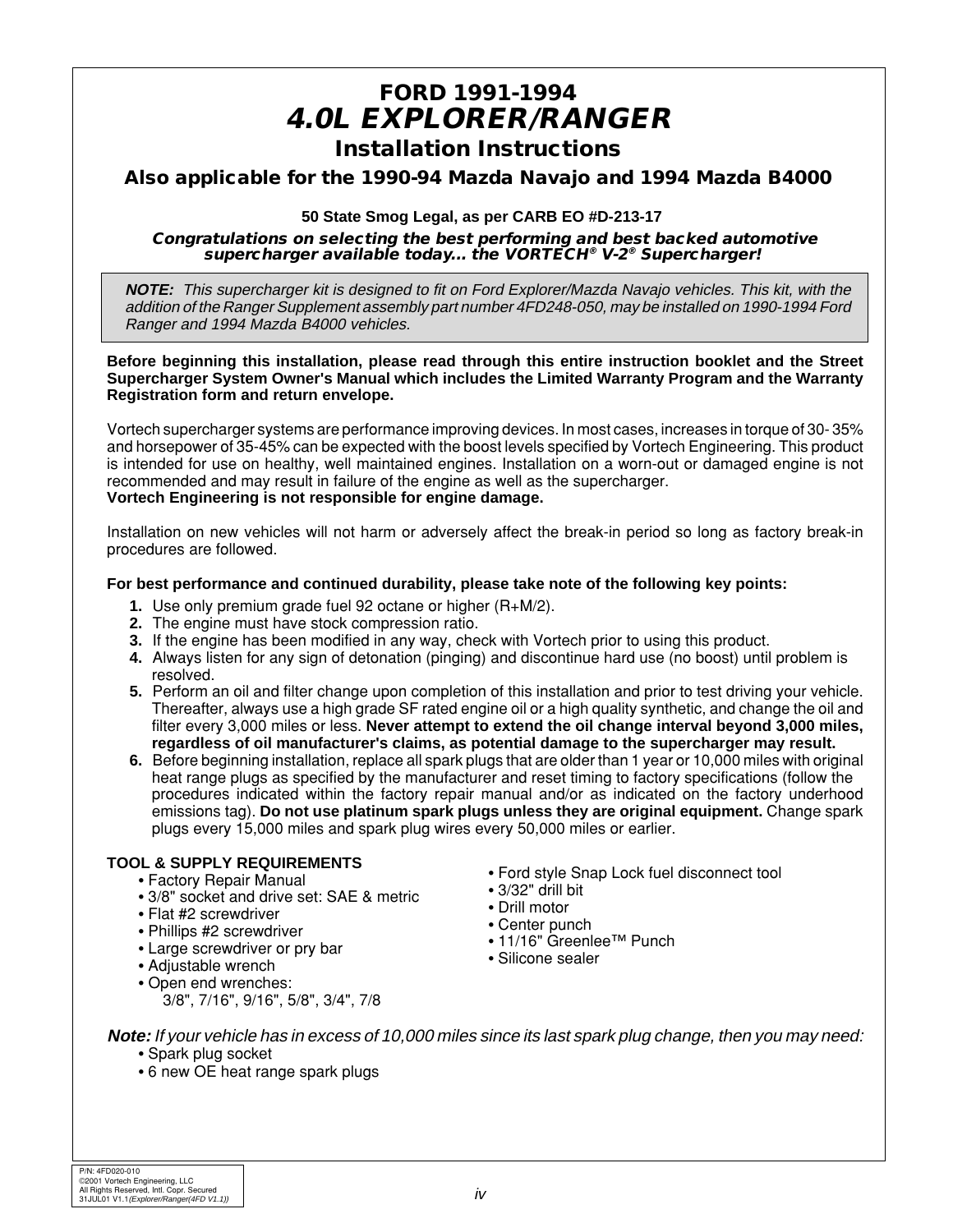# **NOTICE**

This product is protected by state common law, copyright and/or patent. All legal rights therein are reserved. The design, layout, dimensions, geometry, and engineering features shown in this product are the exclusive property of Vortech Engineering, LLC. This product may not be copied or duplicated in whole or part, abstractly or fundamentally, intentionally or fortuitously, nor shall any design, dimension, or other information be incorporated into any product or apparatus without prior written consent of Vortech Engineering, LLC.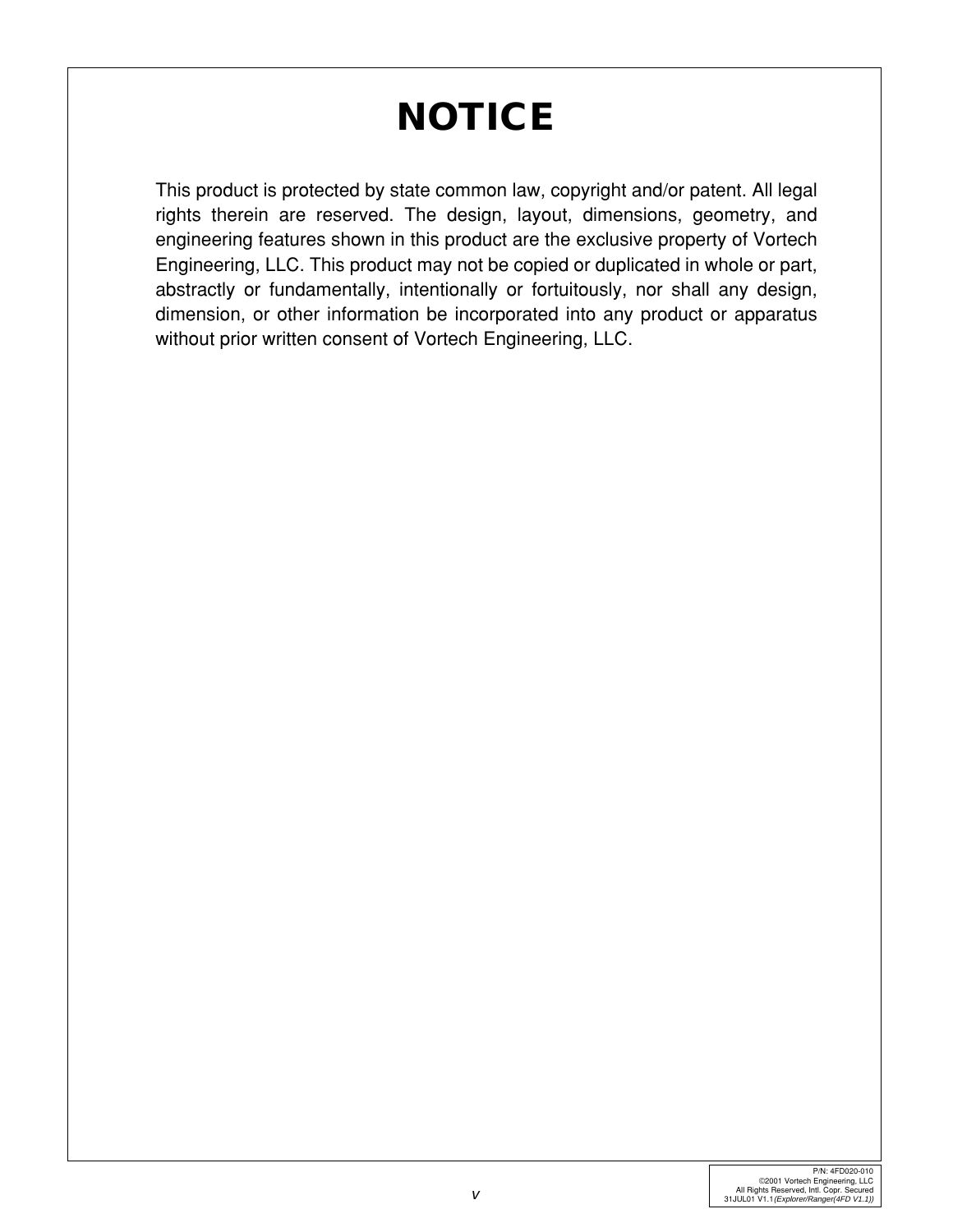

### **1991-1994 EXPLORER/RANGER**

7U030-010 12mm x 20" fuel hose 1 7C011-075 10/32" x 3/4" bolt 1

**Part No. 4FD218-050SQ**

## **PARTS LIST**

**IMPORTANT:** Before beginning installation, verify that all parts are included in the kit. Report any shortages or damaged parts immediately.

| <b>Part Number</b>     | <b>Description</b>                     | Quantity                | <b>Part Number</b> | <b>Description</b>                             | Quantity       |
|------------------------|----------------------------------------|-------------------------|--------------------|------------------------------------------------|----------------|
| 2E228-020              | <b>V-2 SUPERCHARGER ASSEMBLY</b>       | 1                       | 4FD130-026         | <b>OIL FEED ASSEMBLY</b>                       | 1              |
| 4FD111-021             | <b>MOUNTING BRACKET ASSEMBLY</b>       | 1                       | 7U030-016          | $1/4"$ oil feed $\times$ 23"                   | 1              |
| 4FD011-021             | Mounting bracket                       | $\mathbf{1}$            | 7P125-103          | $-4 \times 45^\circ$ 1/8" NPT male elbow       | $\mathbf{1}$   |
| 4FD110-043             | Welded bracket assembly                | $\mathbf{1}$            | 7P250-066          | #4 swivel x 1/4" hoses, barb fit               | $\overline{c}$ |
| 4FD010-063             | <b>Bracket C</b>                       | $\mathbf{1}$            | 7P525-067          | .500 crimp ferrules                            | $\overline{c}$ |
| 4FD015-136             | Support brace                          | 1                       | 7P250-082          | 1/4" NPT $x - 4$ 90 $\degree$ fitting          | 1              |
| 7U250-020              | 11mm dowels                            | $\overline{\mathbf{c}}$ | 7P250-034          | 1/4" NPT x 1/4" NPT straight tee               | $\mathbf{1}$   |
| 7A375-124              | 3/8-16 x 1-1/4" bolts                  | 4                       |                    |                                                |                |
| 7A375-100              | 3/8-16 x 1" bolts                      | 5                       | 4FD130-036         | <b>OIL DRAIN ASSEMBLY</b>                      | 1              |
| 7A375-075              | 3/8-16 x 3/4" bolts                    | 9                       | 7P375-042          | Male connector, inverted flair                 | 1              |
| 7F375-016              | 3/8-16 nuts                            | 3                       | 7P500-020          | Tube nut, inverted flair                       | 1              |
| 7L312-000              | 5/16 - split (lock) washers            | $\overline{\mathbf{4}}$ | 7P500-002          | 1/2" x 8" aluminum tube                        | 1              |
| 7A375-325              | 3/8-16 x 3-1/4" bolts                  | 1                       | 7P375-017          | 3/8" NPT x 1/2" straight hose barb             | 1              |
| 7C080-050              | 8mm x 1.5 x 150 bolts                  | 4                       | 7P375-045          | 3/8" NPT 45° street elbow                      | 1              |
| 7C010-035              | M10-1.5 x 35mm bolt                    | $\mathbf{1}$            | 7P100-121          | Sealing nut                                    | 1              |
| 7L375-075              | 3/8" lock washers                      | 3                       | 7R001-008          | #8 stainless hose clamps                       | $\overline{c}$ |
| 7K375-040              | 3/8" AN flat washers                   | 13                      | 7U030-036          | 1/2" x 5" oil drain hose                       | 1              |
| 4FD010-034             | Mounting plate                         | 1                       |                    |                                                |                |
|                        |                                        |                         |                    | 4FD238-068 FUEL MANAGEMENT UNIT (WITH LINES) 1 |                |
| 4FD112-010             | <b>AIR PASSAGE ASSEMBLY</b>            | 1                       | 6Z110-111          | 12:1 black fuel management unit                | 1              |
| 4FD012-010             | Inlet duct A                           | $\mathbf{1}$            | 4FD145-156         | Fuel line assembly, male                       | 1              |
| 4FD012-020             | Intake tube A                          | $\mathbf{1}$            | 4FD146-166         | Fuel line assembly, female                     | 1              |
| 4FD012-030             | Intake tube B                          | 1                       |                    | $5/32"$ x 32" vacuum line                      | 1              |
| 7R005-001              | 208-91 3.75" T-bone clamp              | $\mathbf{1}$            | 7U030-046          |                                                |                |
| 7S300-000              | 3" 90° rubber elbow                    | 1                       | 7U100-055          | 6" nylon tie wraps                             | 7              |
| 7R002-052              | #52 hose clamps                        | $\overline{c}$          | 7E010-046          | #8 x 3/4" sheet metal screws                   | $\overline{2}$ |
| 7S300-300              | 3" x 3" sleeve                         | $\mathbf{1}$            |                    |                                                |                |
| 7S300-200              | 3" x 2" sleeves                        | $\overline{c}$          | 4FD113-010         | <b>CHECK VALVE ASSEMBLY</b>                    | 1              |
| 4FD050-010             | Air plenum                             | $\mathbf{1}$            | 7U400-001          | One-way valve                                  | 1              |
| 4FD015-020             | Dual pipe bracket, adjustable          | 1                       | 7P250-126          | 1/4" restrictor                                | 1              |
| 4FD015-010             | Dual pipe bracket, fixed               | $\mathbf{1}$            | 7P250-125          | $1/4"$ tee                                     | 1              |
| 7F250-040              | 1/4-20 nut plates, clip on             | $\overline{\mathbf{c}}$ | 7U030-030          | $1/4"$ x 12" vacuum line                       | 1              |
| 7A250-175              | 1/4-20 x 1-3/4" bolts                  | $\overline{c}$          |                    |                                                |                |
| 7R002-048              | #48 hose clamps                        | 6                       | 4FD101-002         | <b>FUEL PUMP ASSEMBLY</b>                      | 1              |
| 7C060-010              | 6mm $x$ 1.0 $x$ 16 flat allen          | 1                       | 8F001-002          | 155 inline fuel pump                           | 1              |
| 7F006-093              | 6mm nylock nut                         | 1                       | 7R003-024          | 1-1/2" adel clamp                              | 1              |
| 7C080-023              | 8mm x 1.25 x 20 flat allen             | 1<br>4                  | 7R001-004          | #4 hose clamps                                 | 5              |
| 7R002-044<br>7S275-200 | #44 hose clamps<br>2-3/4" x 2" sleeves | $\overline{c}$          | 7P500-014          | Ford fuel fitting adapter                      | 1              |
| 4FD012-040             | Discharge tube A                       | 1                       | 7P312-003          | 5/16" female fuel connector                    | 1              |
| 4FD012-050             | Discharge tube B                       | $\mathbf{1}$            | 7U100-055          | 6" nylon tie wraps                             | 8              |
| 4FD012-060             | Discharge tube C                       | 1                       | 5W001-011          | 16-14GA eyelet                                 | 1              |
| 7S250-200              | 2-1/2" x 2" sleeves                    | 3                       | 5W001-010          | 16-14GA female slides, insulated               | 3              |
| 7R002-040              | #40 stainless hose clamps              | 6                       | 5W001-002          | Fuse tap                                       | 1              |
|                        |                                        |                         | 5W018-021          | 18GA standard black wire                       | $\mathbf{1}$   |
| 2A046-103              | <b>BELT</b>                            | 1                       | 7J010-001          | #10 flat washers                               | 2              |
|                        |                                        |                         | 7F010-032          | 10-32 nylock nut                               | 1              |
|                        |                                        |                         |                    | 18GA standard red wire                         | 1              |
|                        |                                        |                         | 5W018-036          |                                                | 1              |
|                        |                                        |                         | 7U031-018          | 5/16" x 20" fuel hose                          |                |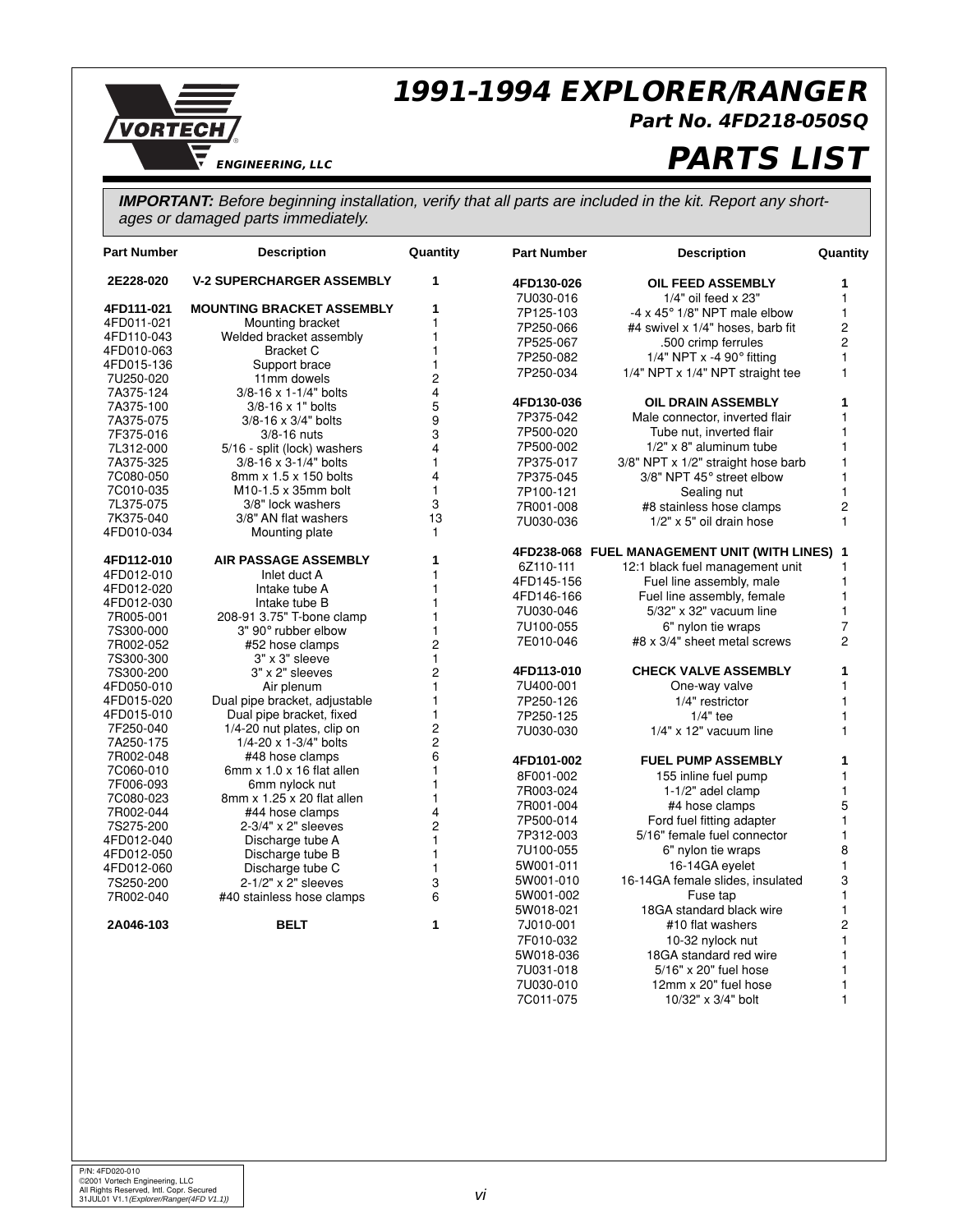#### **1. PREPARATION/COMPONENT REMOVAL**

- **A.** Disconnect the battery.
- **B.** Remove the air intake duct and valve cover breather hose.
- **C.** Remove the accessory drive belt.
- **D.** Rotate the vacuum reservoir located on top of the air conditioning condenser 180° (see Fig. 1-a), rerouting the vacuum line attached to the mounting tab.
- **E.** Remove the air conditioning compressor, but do not break open any lines. Disconnect the air conditioning line bracket located in front of the water pump. Remove the air conditioning clutch electrical connector. Temporarily secure the compressor on top of the radiator shroud to provide work area.



Fig. 1-a

#### **2. OIL FEED LINE INSTALLATION**

- **A.** Remove the oil pressure sender (located near the power steering pump).
- **B.** Thread the 1/4" NPT street TEE into the oil pressure sender extension in the block. Position the tee so that the branch portion faces forward.
- **C.** Thread the 1/4" NPT x #4 flare 90° fitting into the upper branch so that the flare end points up toward the brake master cylinder.
- **D.** Thread the original pressure sender into the center branch and reconnect sender wire.

**NOTE:** Keep all oil fittings and hoses absolutely clean. Use Teflon paste SPAR-INGLY ON THE MALE PIPE THREADS ONLY. NEVER use Teflon tape. Apply ONLY MOTOR OIL TO FLARE FITTINGS. NEVER OVER-

**E.** Install the Vortech supplied oil line onto the flare fitting. Cover the loose end with a plastic bag for later assembly.

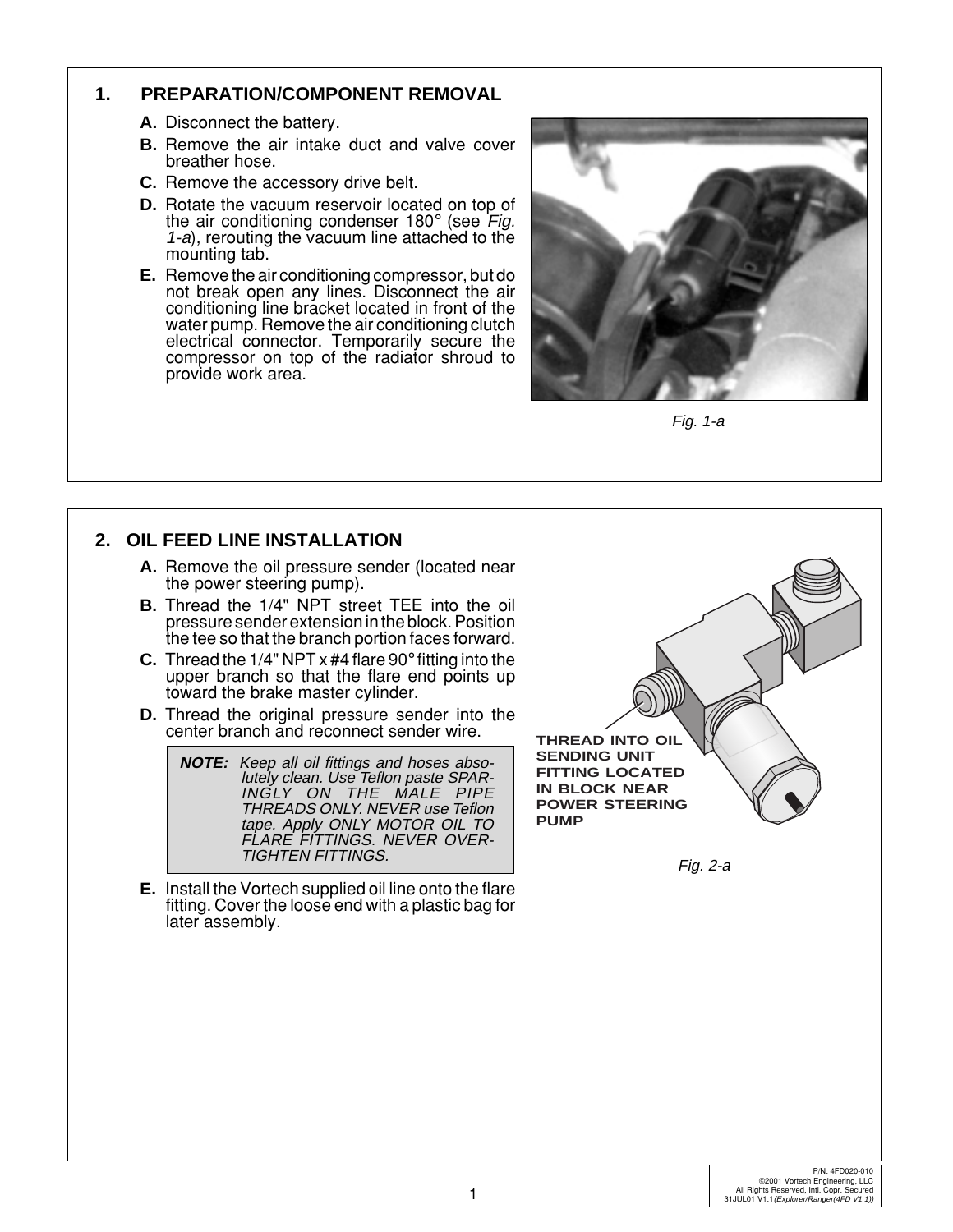#### **3. OIL DRAIN FITTING**

- **A.** Remove the two vacuum lines on the EGR reference module and mark their position for reinstallation. Remove module and bracket.
- **B.** Remove EGR reference module from mount. Bend the mount down lengthwise so that the module will run perpendicular to the ground to accommodate the discharge tube. (See Fig. 3-a.)
- **C.** Remove the EGR tube coming from the exhaust. Disconnect the EGR guard, vacuum line and electrical connector. Remove the EGR valve and assembly and set aside for reinstallation later. Remove the guard/bracket. Cut off and discard the upper portion of the bracket in the area shown in Fig 3-b.
- **D.** Remove the breather line connecting the intake to the vapor canister (located on the left fender apron) for clearance. Remove three left side spark plug wires from the spark plugs and the PCV valve and line for access to the left valve cover.
- **E.** Remove the EGR tube from the exhaust manifold.
- **F.** Remove the left valve cover using care to save the gasket.
- **G.** An 11/16" hole must be punched or drilled. Measure and mark the hole location following the graphic on the next page.
- **H.** Make an 11/16" diameter hole at the mark using a drill or chassis punch. Deburr the hole completely. Thoroughly clean the valve cover. (See Fig. 3-c.)
- **I.** Install the 1/2" hose fitting into the  $3/8$ " NPT  $\times$  45 $^{\circ}$  elbow and tighten.
- **J.** Insert the elbow fitting through the hole in the valve cover so the barb points forward and slightly up from horizontal. Secure with the sealing nut provided in the kit. Make sure to place the sealing side of the nut against the valve cover surface.
- **K.** Reinstall the valve cover. (See Fig. 3-d.)
- **L.** Install the 1/2" oil drain hose piece and #8 clamps to drain fitting on valve cover.
- **M.** Reinstall the PCV valve and spark plug wires. Check and reposition any existing lines around the area.



Fig. 3-b



Fig. 3-c



Fig. 3-d

OIL DRAIN FITTING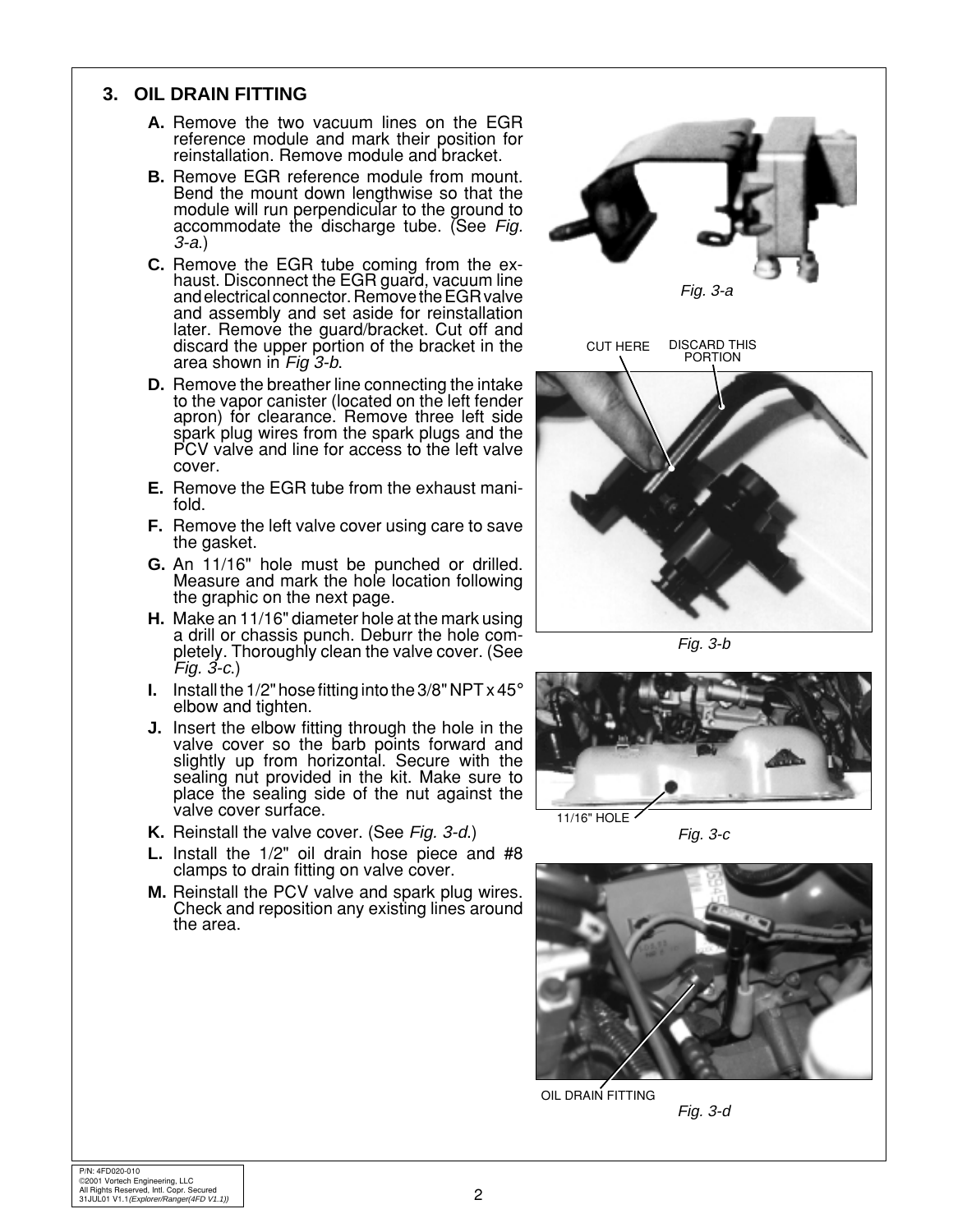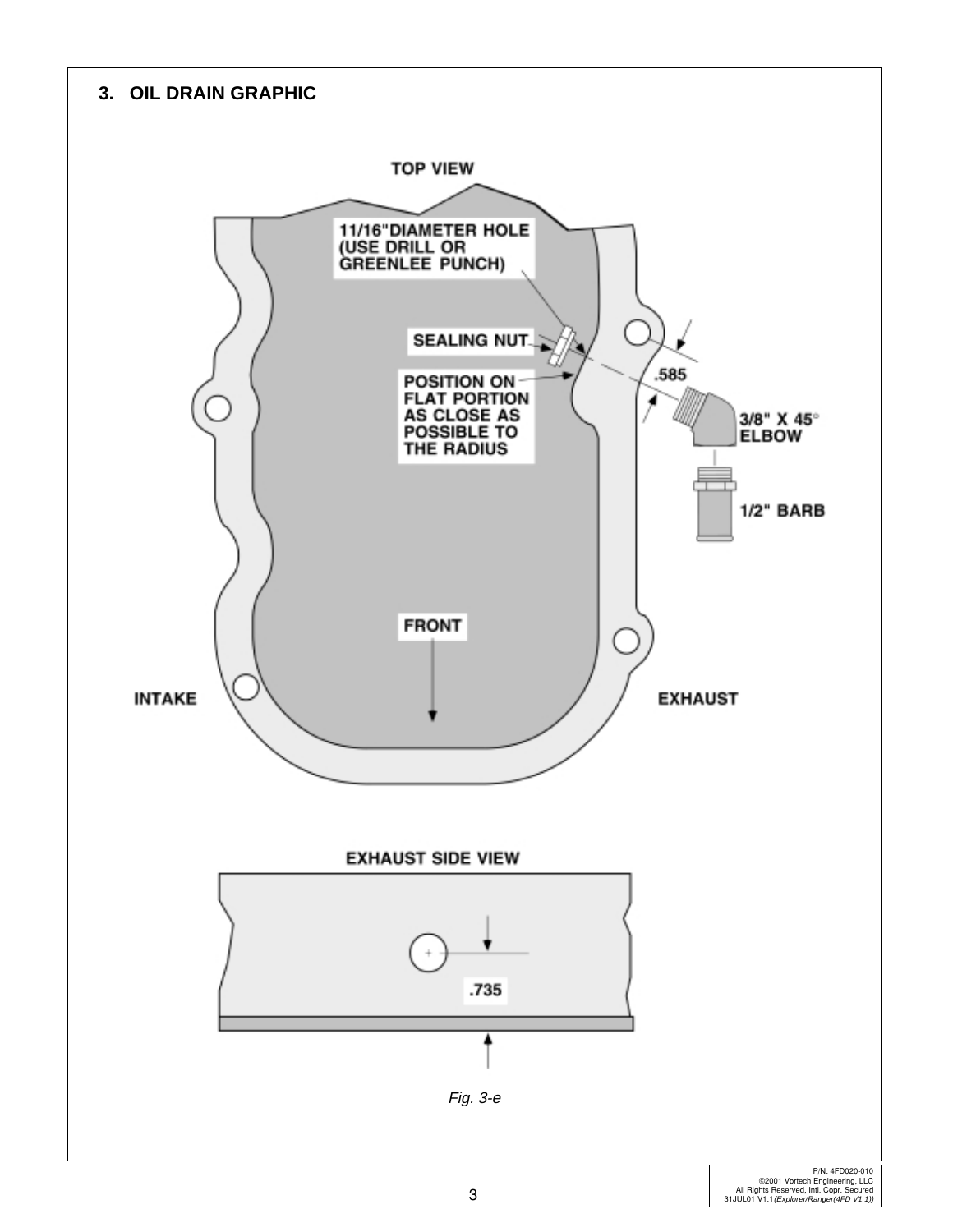#### **4. MOUNTING BRACKET INSTALLATION**

- **A.** With the air conditioning compressor temporarily moved off to one side, install the two Vortech supplied 11mm dowel sleeves into the air conditioning compressor mount. (See Fig. 4-a.)
- **B.** Position the spacer and bracket on the air conditioning compressor mount as shown. (See Fig. 4-b.)
- **C.** Remove the factory dowel sleeves from the bottom of the air conditioning compressor and set aside. Install the compressor on top of the air conditioning mount and brackets.
- **D.** Install the factory dowel sleeves into the Vortech aluminum adapter bracket and install the bracket on top of the air conditioning compressor. Insert the four supplied 8mm x 150mm bolts and AN washers. Start all bolts before tightening in a crisscross sequence. Make sure all dowels and brackets are aligned properly. (See Fig. 4-c.)
- **E.** Using the supplied tie wraps, resecure the left side air conditioning line to prevent contact with the power steering pump or brake lines.
- **F.** Install the supercharger mounting plate using four 3/8-16 x 1" bolts, four AN washers, two 3/8"- 16 nuts and two 3/8" lock washers.
- **G.** Reroute and install air conditioning clutch wiring connector. (See Fig. 4-d.)

**NOTE:** If your vehicle has gone over 10,000 miles since its last spark plug change, you will need to change the spark plugs now before test driving the vehicle.





Fig. 4-c



Fig. 4-d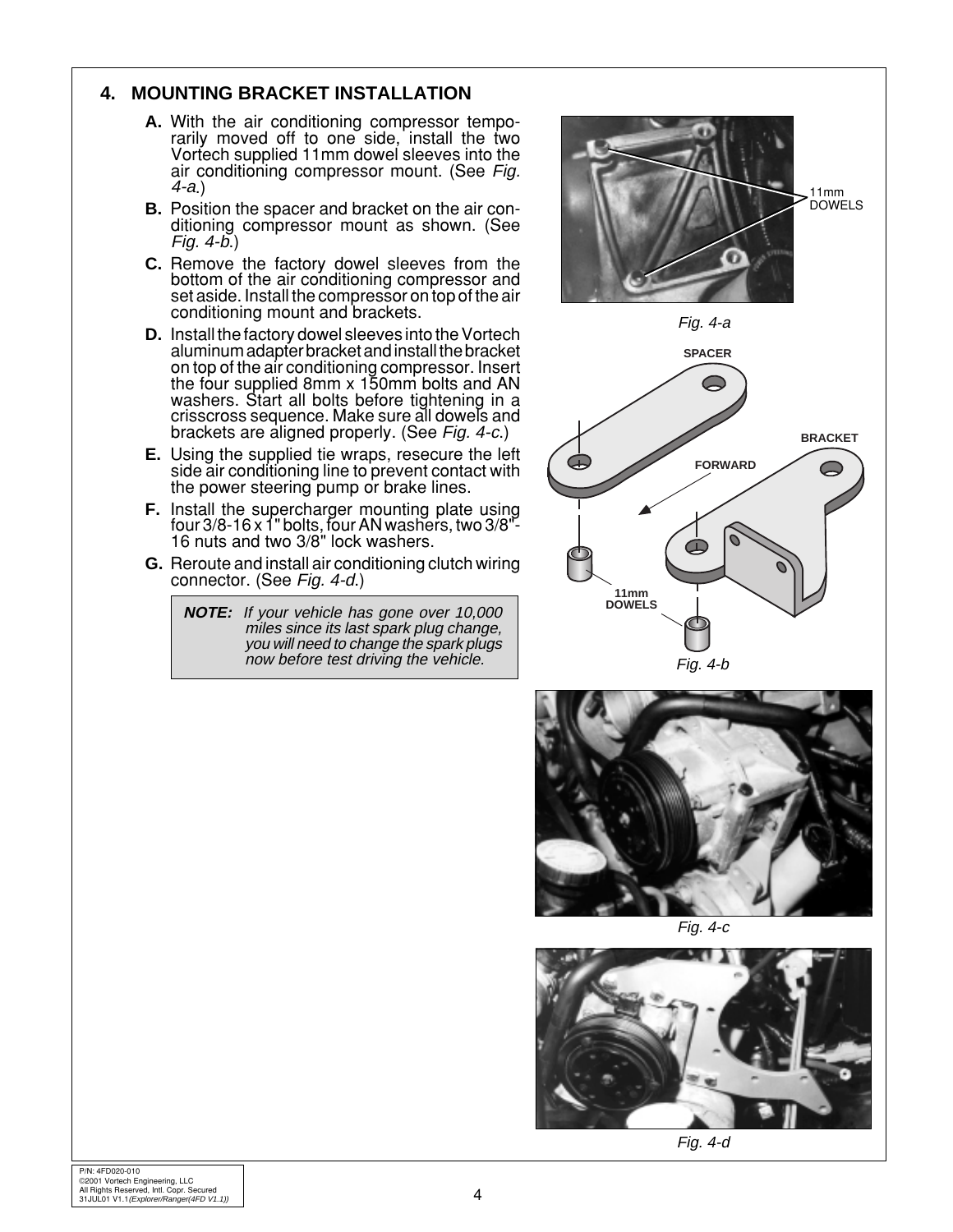#### **5. FMU INSTALLATION**

- **A.** Locate the return fuel line spring lock connector (left side frame below master cylinder). Separate the return line with a spring lock disconnect tool. Snap the Vortech fuel line with the male spring lock connector into the fuel rail outlet. Attach the other end to the Vortech fuel management unit inlet.
- **B.** Snap the second line with the female spring lock connector onto the fuel return line that returns to the tank (see Fig. 5-a.) Connect the other end to the FMU outlet at the center fitting. (See Fig. 5-b.)

#### **EXPLORER/MAZDA NAVAJO FMU:**

- **1.** Remove windshield washer fluid/coolant overflow reservoir by removing the two mounting bolts on the left side fender apron, disconnecting the fluid lines and wiring connection.
- **2.** Mount the FMU behind the gas vapor canister bracket on the driver's side (FMU lines should be attached to the unit before it is mounted) using the sheet metal screws supplied in the kit.
- **3.** Connect the 5/32" vacuum line from the FMU to the intake manifold vacuum tree (located at the top rear of the upper intake manifold) and secure. (See Fig. 5-c.)

#### **RANGER/MAZDA B4000 FMU:**

- **1.** Mount the FMU on the left side fender apron, forward of the starter relay (FMU lines should be attached to the unit before it is mounted), using the sheet metal screws supplied in the kit.
- **2.** Connect the 5/32" vacuum line from the FMU to the intake manifold vacuum tree (located at the top rear of the upper intake manifold) and secure. (See Fig. 5-c.)
	- **NOTE:** Make sure you have routed all fuel lines away from all moving parts, sharp edges, exhaust pipes and manifolds. Secure the fuel lines with the tie wraps provided.

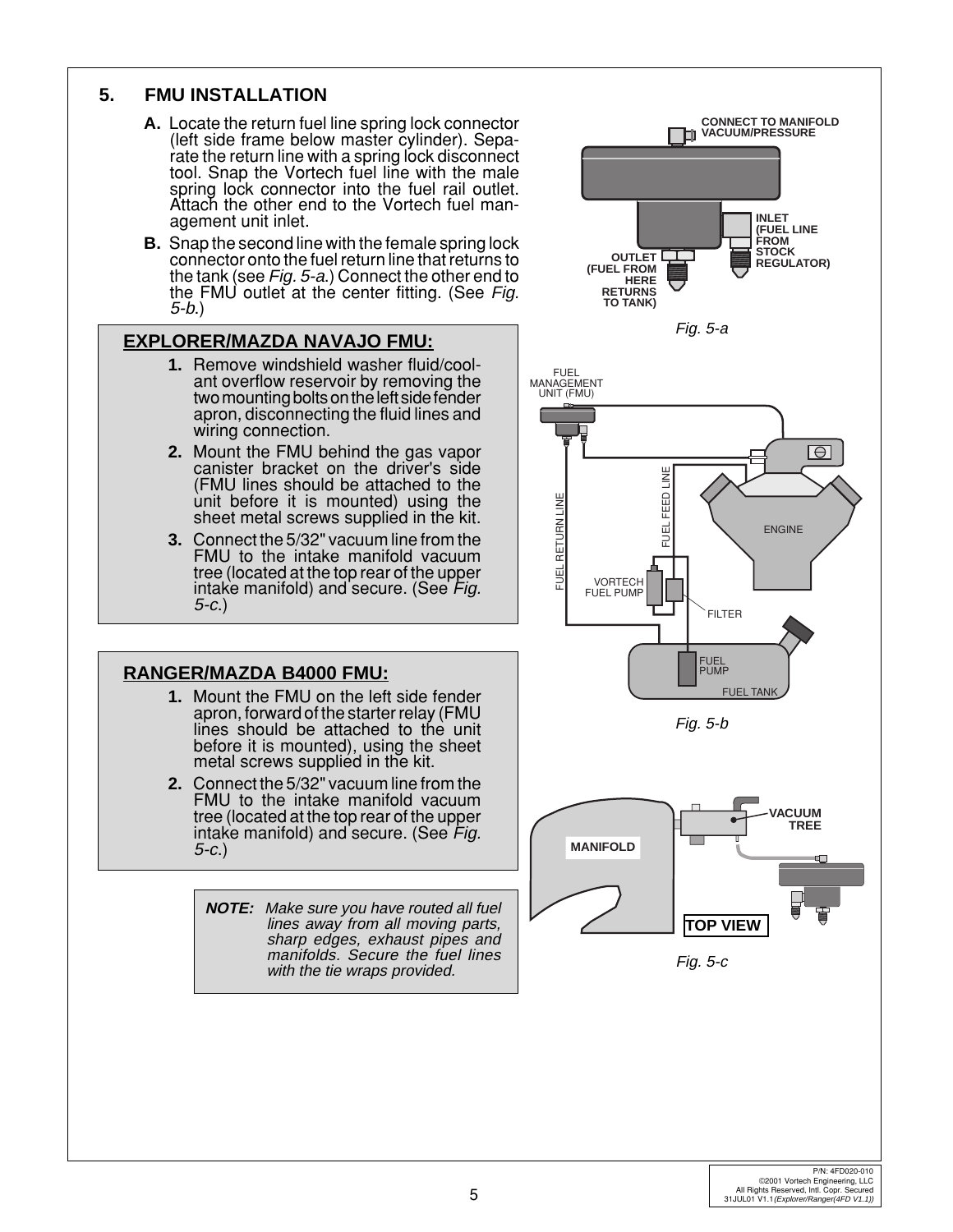#### **6. FUEL PUMP**

- **A.** Release any pressure from the fuel tank by momentarily loosening the filler cap.
- **B.** Disconnect the line to the fuel filter by carefully removing the white retaining tab. Attach the line to the adapter fitting as shown.
- **C.** Mount the fuel pump on the frame near the filter using the supplied #10 nut and bolt.
- **D.** Connect the fuel pump inlet to the adapter with the 3/8" hose provided.
- **E.** Connect the fuel pump outlet to the filter inlet with the 5/16" hose. Use the supplied Ford fuel connector and hose clamp.

**NOTE:** Make sure that the hoses are routed smoothly with no kinks or sharp bends and away from sharp objects.

- **F.** Attach the negative pump terminal to a clean ground fastener with the wire provided.
- **G.** Connect positive terminal on fuel pump to fuse box (30 amp A/C works well).
- **H.** Secure the fuel pump and hose with the clamps provided.
- **I.** After installation is complete, start engine and check system for leakage.

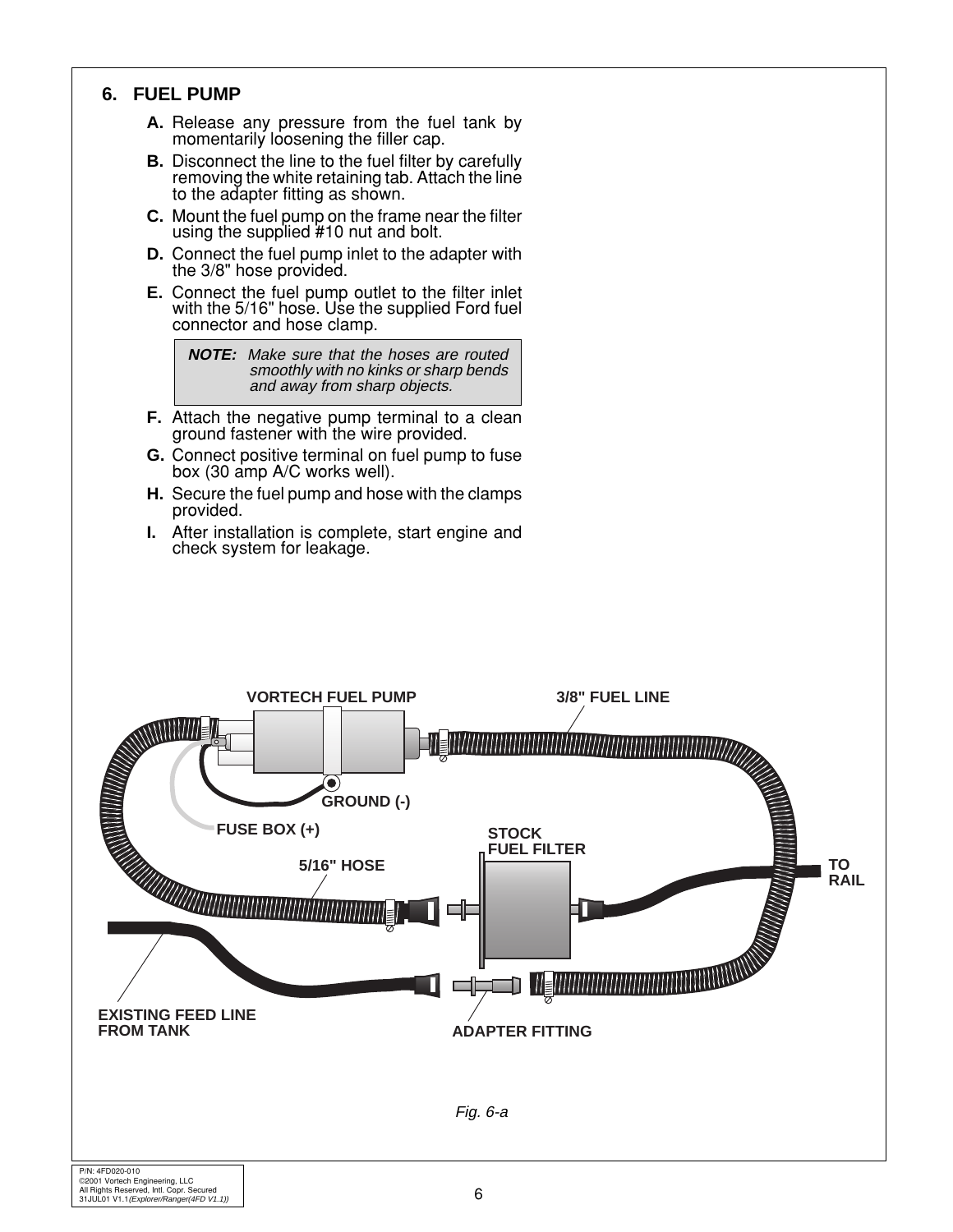#### **7. SUPERCHARGER INSTALLATION**

- **A.** Reinstall the EGR valve by connecting the exhaust manifold tube first, then the valve. Tighten all the fittings, EGR bolts and connect all the vacuum lines.
- **B.** Reinstall the modified EGR guard. Reconnect all wires and vacuum lines.
- **C.** Mount the modified EGR reference module. Reconnect all wires and hoses.
- **D.** Mount the supercharger mounting brace from the back of the mounting plate to the cylinder head using the supplied 10mm x 1.5 bolt, 3/8-16 x 3-1/4" bolt, 3/8 x 16 nut and 3/8" lock washers. (See Fig. 7-a.)
- **E.** Align the drain tube according to Fig. 7-b.)
- **F.** Mount the supercharger by guiding the drain tube into the 1/2" drain hose on the valve cover. Secure the drain hose with the hose clamp. Fasten the supercharger to the mounting plate with the five 3/8-16 x 3/4" bolts and AN type washers provided.
- **G.** Install the 45° flare to the 1/8" pipe fitting into the oil feed on the supercharger and "clock" it to the 4 or 5 o'clock position.
- **H.** Attach the oil feed line and secure away from all moving parts and the exhaust manifold with tie wraps.
- **I.** On Explorer/Navajo applications, reinstall the washer/coolant tank and the necessary plumbing and wiring connections.



Fig. 7-a



Fig. 7-b

#### **8. SUPERCHARGER DRIVE BELT**

- **A.** The new longer accessory drive belt is routed the same as the original belt except for accommodation of the supercharger and idler pulleys.
- **B.** Route the belt around the outside of the supercharger drive pulley then around the inside of the idler pulleys as shown in Fig. 8-a).



Fig. 8-a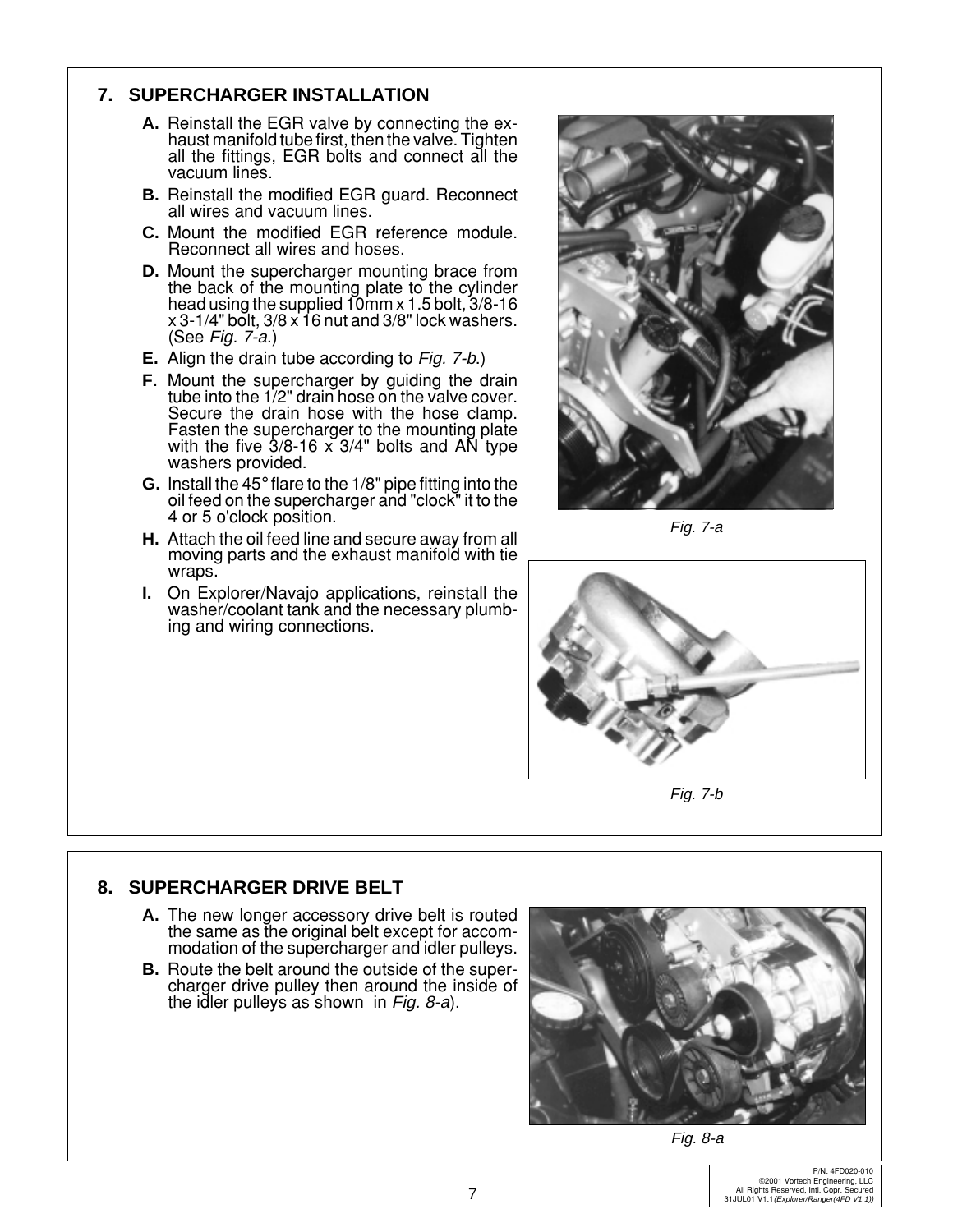#### **9. AIR INLET DUCT**

- **A.** Rotate the vacuum tree located on the rear left side of the intake manifold approximately 180° to gain clearance for the intake/discharge plenum. (See Fig. 9-c.)
- **B.** On automatic transmission equipped applications, the transmission vacuum line must be removed from the manifold, rerouted and formed to run along the firewall for plenum clearance. The rubber portion of the transmission vacuum line must be cut and the Vortech supplied restrictor and check valve assembly spliced into the two cut ends. (See Fig. 9-a.)
- **C.** Remove the plastic throttle cable retaining clip from the top of the intake manifold.
- **D.** Attach the two 1/4-20 nut plates to each of the supplied steel plenum mounting tabs. Mount the plenum mounting tab assemblies to the upper intake manifold. The thin, non-slotted tab is mounted to the upper manifold boss that is located near the idle-air motor using the supplied 6mm flat head screw. At the top rear of the upper intake manifold, install the thick, slotted tab with the 8mm flat head screw. (See Fig. 9-b.)
- **E.** Position the plenum bosses over the adjustable tabs and secure with 1/4-20 bolts.
- **F.** Mount the plastic intake duct to the supercharger inlet with the 3-1/2" T-bolt clamp, leaving the clamp loose.
- **G.** Secure intake tube 'B' to the plenum and plastic intake duct using  $3" \times 2"$  and  $3" \times 3"$  blue silicone sleeves and #48 clamps as shown in Fig. 10-a on the page 10.
- **H.** Position intake tube 'A', 3" x 2" silicone sleeve and #48 clamps onto the plenum. Mount the  $3"$ <br>90° rubber elbow and #52 clamps into the mass air flow housing and connect to the intake tube. Connect the crankcase breather hose to the barb on intake tube 'A'.



Fig. 9-c



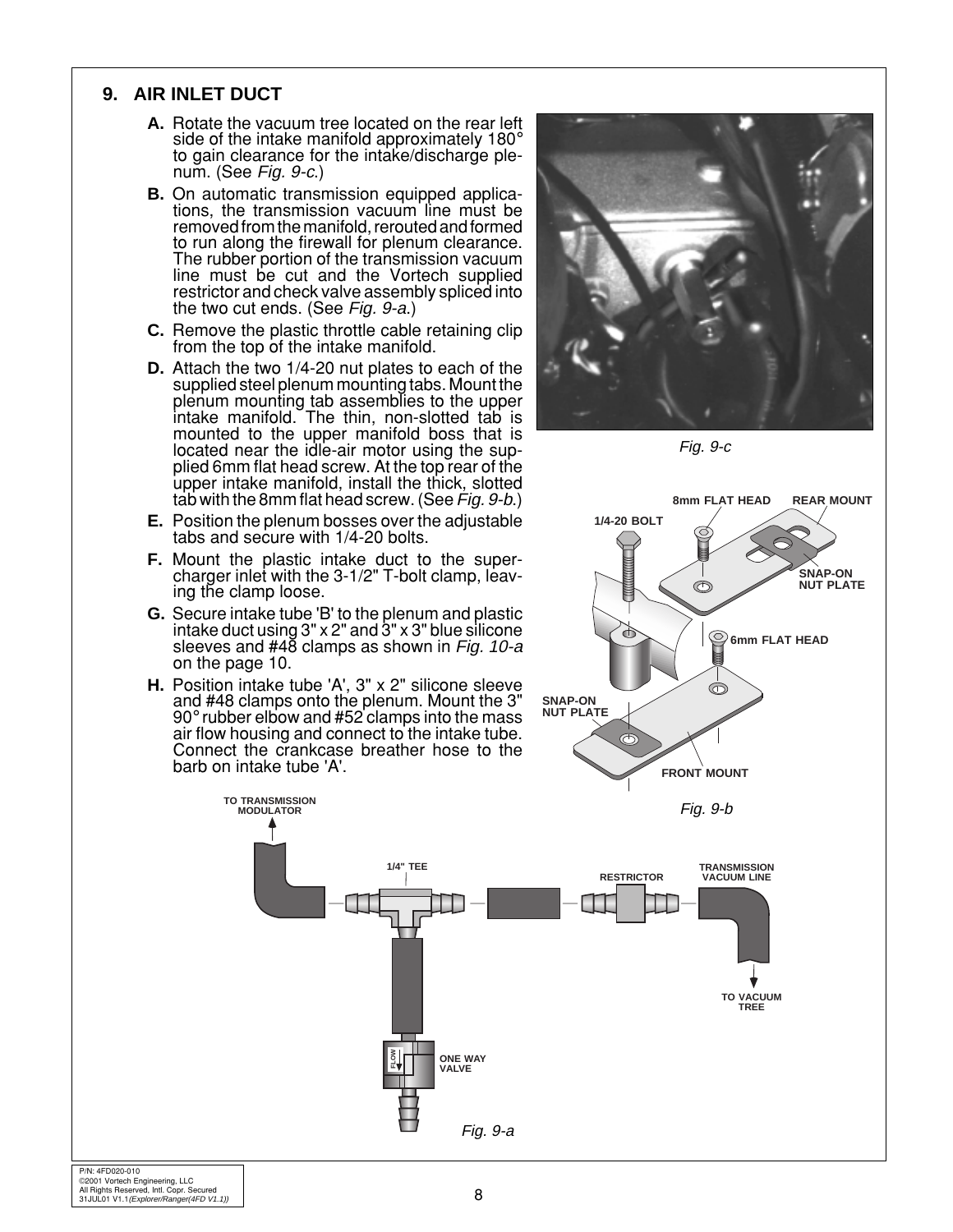#### **10. SUPERCHARGER DISCHARGE DUCT**

- **A.** Slide a 2-3/4" x 2" sleeve and two #44 clamps onto the supercharger discharge. Use a 2-1/2" x 2" sleeve with #40 clamps on the discharge plenum. Install discharge tube A. Refer to Fig. 10-a on page 10.
- **B.** Mount discharge tubes B and C together using a 2-1/2" x 2" sleeve and  $#40$  clamps. Slide a  $2^2$ -3/4" sleeve onto the throttle body and a 2-1/2" sleeve onto the discharge plenum. Attach the discharge tube assembly to the plenum and throttle body using #40 and #44 clamps.
- **C.** Underhood lamp must be removed or relocated to provide adequate clearance for the supercharger.

**NOTE:** Position the intake and discharge tubes as low as possible for hood clearance. Due to factory variations, on some models modification to hood insulation may be necessary.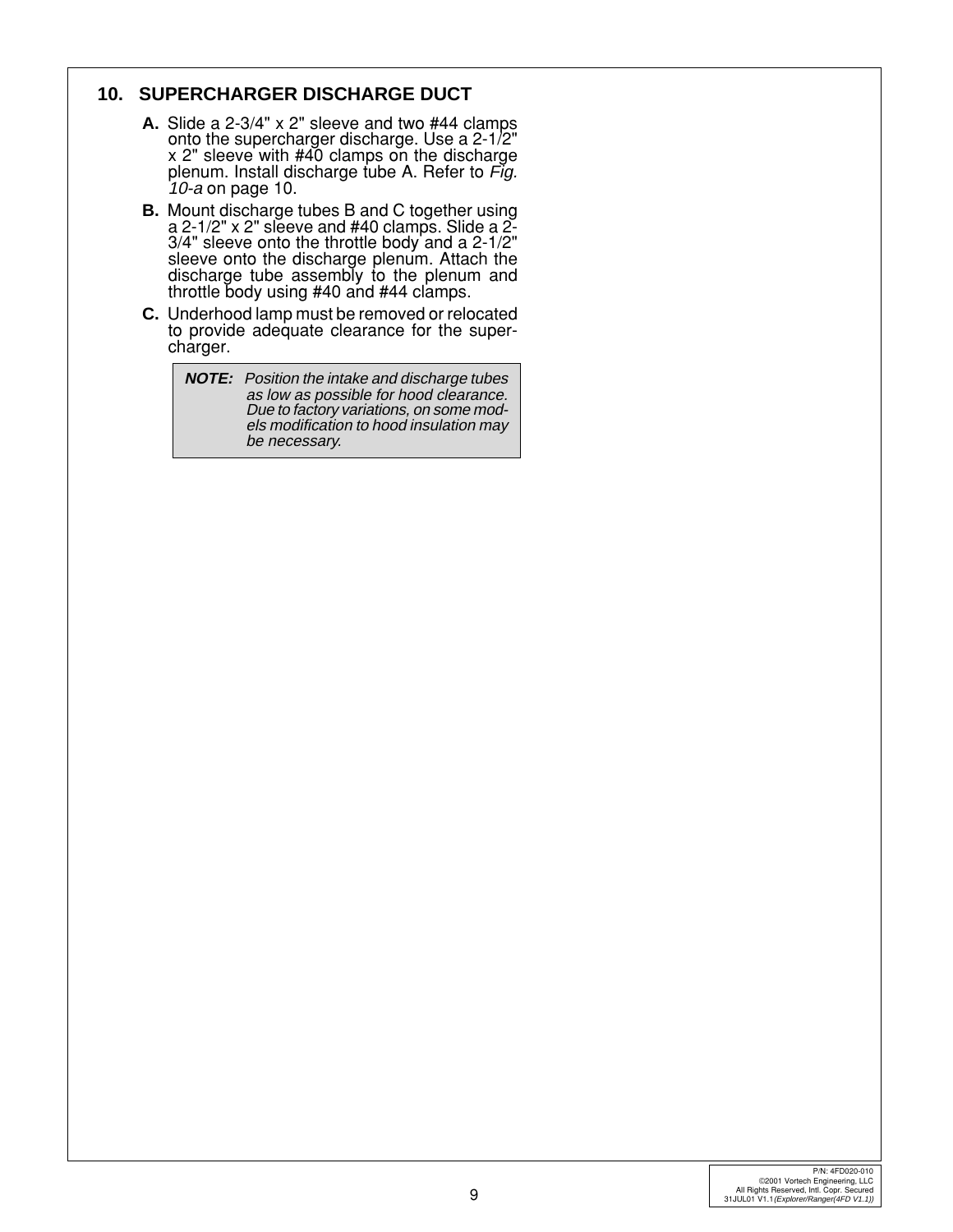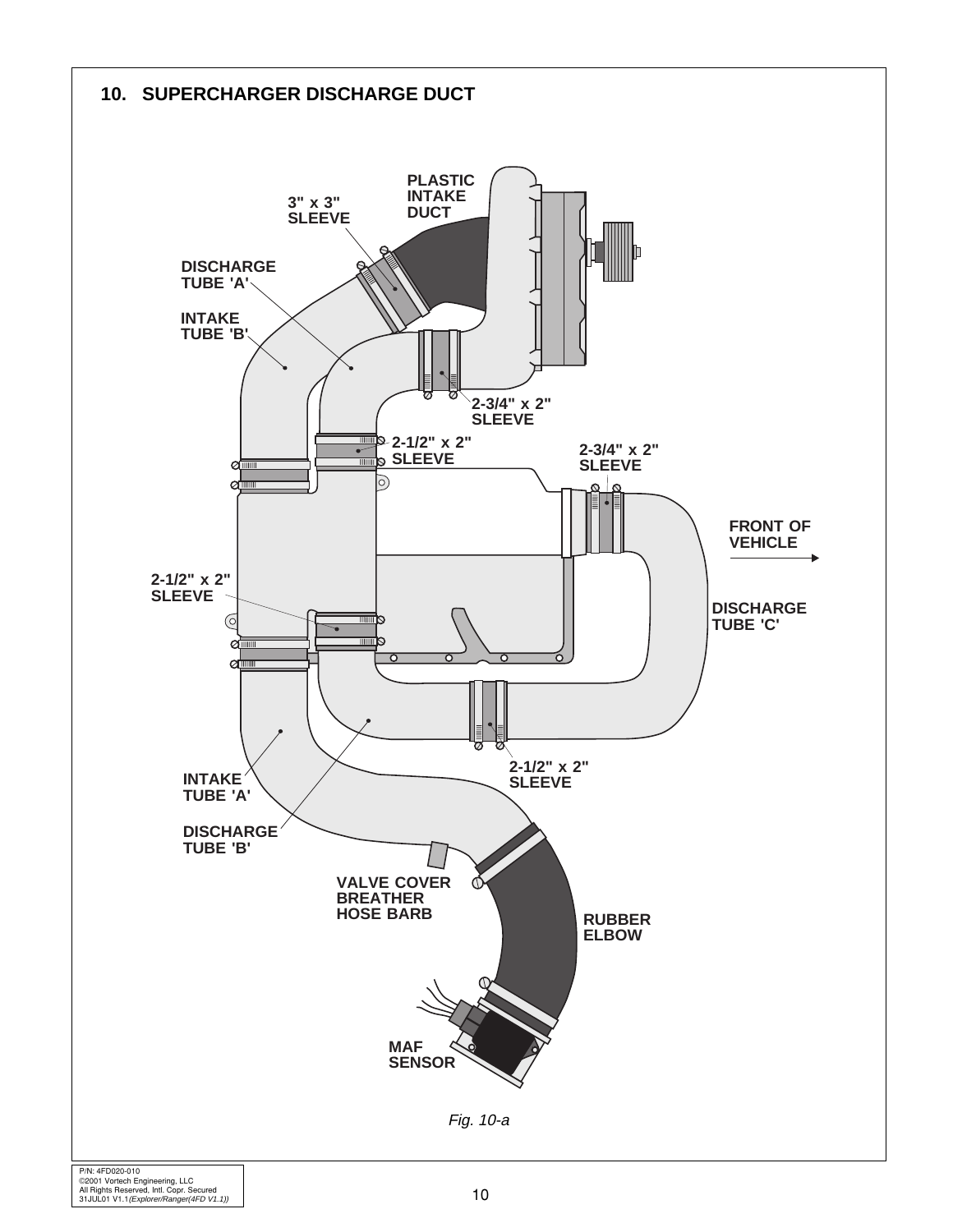#### **11. FINAL REASSEMBLY & CHECK**

- **A.** Reconnect the battery.
- **B.** Check all fittings, nuts, bolts and clamps for tightness. Pay particular attention to oil and fuel lines around moving parts, sharp edges and exhaust system parts. Make sure all wires and lines are properly secured with clamps or tie wraps.
- **C.** Check all fluid levels, making sure that your tank(s) is filled with 92 octane or higher fuel before commencing test drive.
- **D.** Start engine and allow to idle a few minutes, then shut off.
- **E.** Recheck to be sure that no hoses, wires, etc. are near exhaust headers or moving parts and for signs of any fluid leakage. Check ignition timing to make sure it is set to stock specifications before commencing test drive.
- **F. PLEASE TAKE SPECIAL NOTE:** Operating the vehicle without all of the subassemblies completely and properly installed may cause **FAILURE OF MAJOR ENGINE COMPO-NENTS.**
- **G.** Test drive the vehicle.
- **H.** Read the **STREET SUPERCHARGER SYS-TEM OWNER'S MANUAL AND WARRANTY REGISTRATION FORM** within thirty (30) days of purchasing your supercharger system to qualify.



Fig. 11-a

**WARNING:** Do not attempt to operate the vehicle until ALL components are installed and ALL operations are completed including the final check.